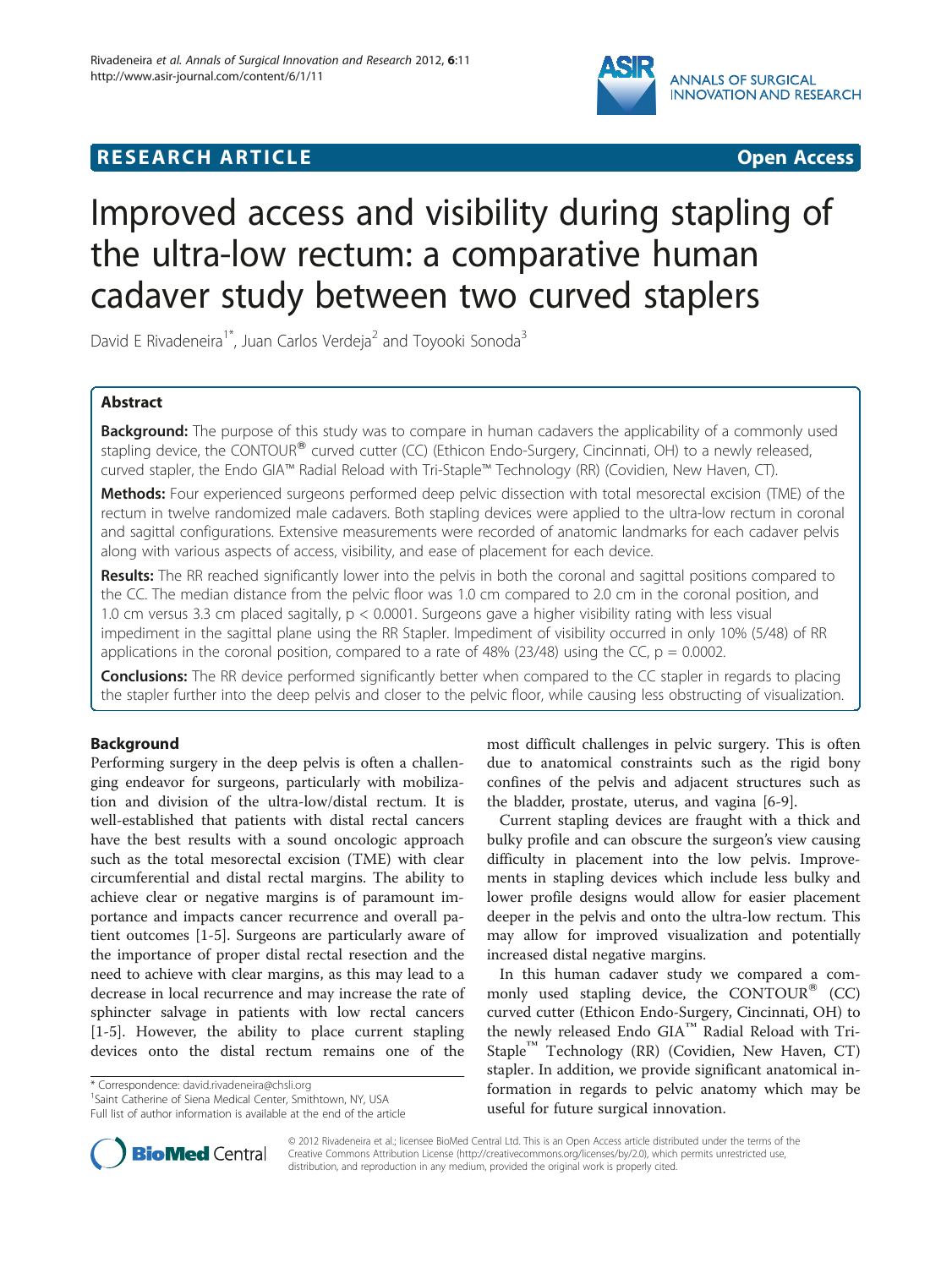## <span id="page-1-0"></span>**Methods**

#### Product description

## Endo GIA™ Radial Reload with Tri-Staple™ Technology

The RR is a curved low profile stapling device specifically designed to reach the ultra-low rectum. This disposable single patient-use stapler places two, triple staggered rows of titanium staples and simultaneously cuts the tissue creating a 60 mm curved transection.

# $COMTOUR^@$  curved cutter

The CC stapler is a multi-fire, single patient use device with a curved head that cuts and staples. The device delivers four staggered rows of titanium staples, with a knife between the second and third row of staples, and creates a 40 mm curved transection.

#### Experimental design

Twelve male cadavers were well-matched in respect to size and average weight (75 kg), and underwent a lower midline incision. The rectum was mobilized circumferentially with sharp dissection in a total mesorectal excision (TME) approach down to the pelvic floor muscles.

Four surgeons with extensive experience in pelvic/ rectal surgery were selected to conduct the protocol procedures on each cadaver  $(N = 12)$  for a total of 48 data points. There were 12 RR staplers which were matched with 12 CC staplers. The stapling devices and orientation of placement were randomized for each of the four surgeons in order to increase study objectivity. The TME dissection proceeded to the most distal aspect of the rectum down to the pelvic floor muscles at which time both the RR and CC stapling devices were placed in the coronal and sagittal orientations



Figure 2 Illustration of sagittal placement of RR.

(see Figures 1 and 2 for computer-aided drawings of stapler positioning).

The investigators recorded the distance of the stapling device from the pelvic floor. Additional data was obtained for access and visibility of the device in the sagittal and coronal position including: 1. ease of placement in the pelvis; 2. ease of placement on the colon and rectum; 3. best placement of the device (either sagittal or coronal placement); 4. ability to retain tissue 5. interference of the pubic symphysis and 6. visibility.

Extensive measurements of anatomical landmarks for each cadaver pelvis were also recorded. Distances were measured and recorded between: 1. the symphysis pubis and umbilicus, 2. the right and left anterior superior iliac spines, 3. the symphysis pubis and the sacral promontory, 4. the pelvic floor and the sacral promontory, 5. the tip of the coccyx and the symphysis pubis, 6. the right



Figure 3 Distal Placement of RR on the Rectum.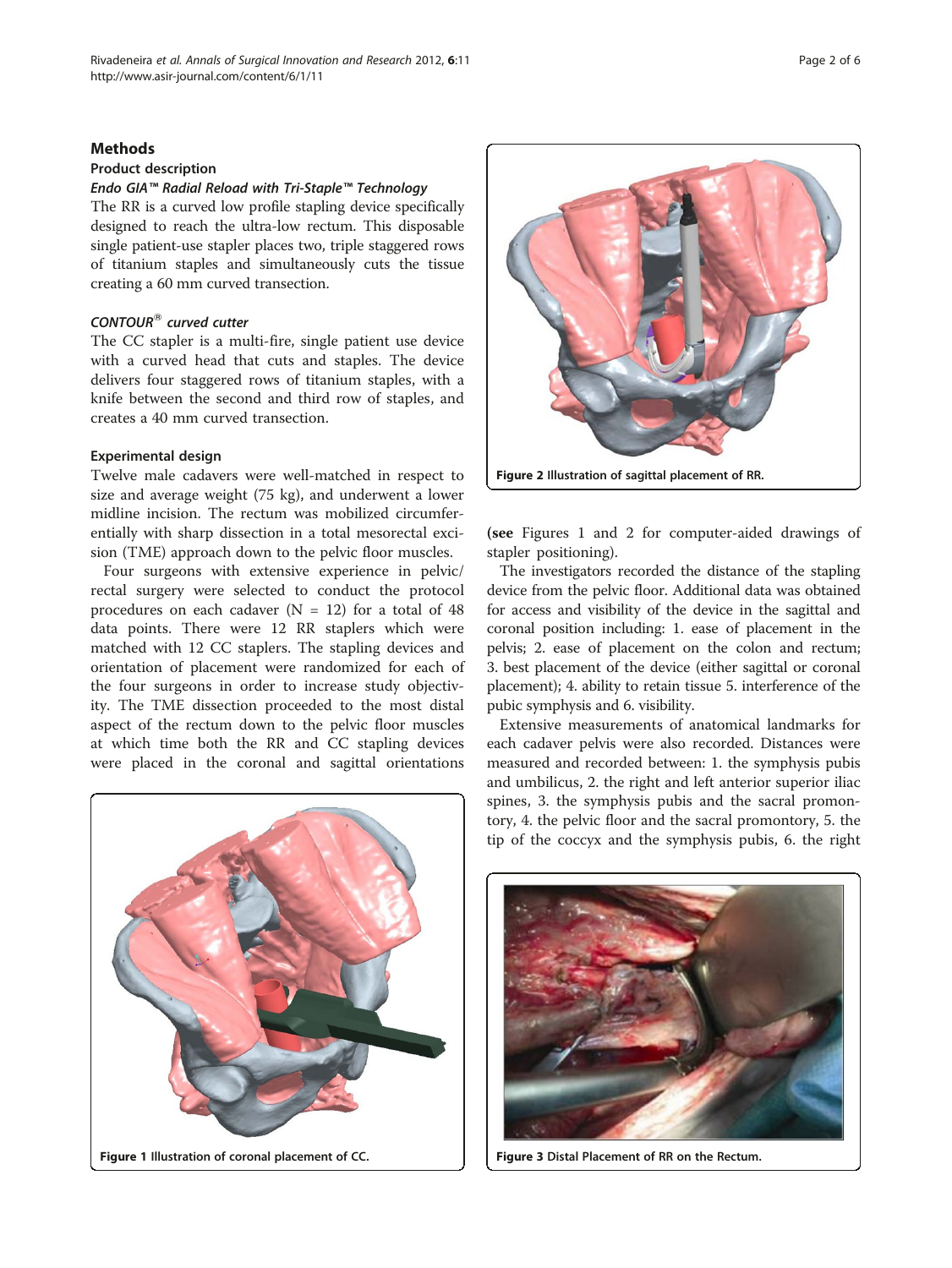

and left pelvic sidewalls (i.e., transverse diameter of the pelvic inlet), and 7. the anal verge and the pelvic floor.

Once all of the cadavers were assessed, the investigators independently determined which was the preferable device to use, and rated the access, visibility and ease of placement of the stapling devices on a scale of  $1-10$  ( $1=$ poor,  $10 =$  excellent).

#### Statistical methods

Regression models were used for statistical analysis. Linear regression was performed for continuous outcomes and logistic regression for binary and ordinal outcomes. A *p* value of  $\langle 0.05 \rangle$  was regarded as statistically significant. Statistical analysis was performed using SAS version 9.

#### Results

Overall results demonstrate a statistical significance in favor of the RR stapler when compared to the CC stapler in regards to the ability to place the stapler deeper in the pelvis onto the ultra-low rectum, with an improved

Table 1 Number of readjustments for optimal placement

| <b>Stapler</b><br>placement | <b>Stapler</b><br>used | 0  |      | $\overline{2}$ | 3 or<br>more     | P-value |
|-----------------------------|------------------------|----|------|----------------|------------------|---------|
| Coronal                     | <b>RR</b>              | 20 | $22$ | 5              |                  | 0.003   |
|                             | CC                     | 11 | 20   | 14             | Β                |         |
| Sagittal                    | <b>RR</b>              | 18 | 23   |                | $\left( \right)$ | 0.002   |
|                             | CC                     | 11 | 17   | q              | 11               |         |

visibility rating in the sagittal plane and less visual impedement in the coronal plane. Surgeons were able to apply the RR lower into the pelvis in both the coronal and sagittal positions when compared to the CC stapling device (see Figures [3,](#page-1-0) 4 for RR and CC depictions, respectively). This was demonstrated in the coronal position with a median distance from the pelvic floor of 1.0 cm (range,  $0 - 5.0$  cm) for the RR, compared to 2.0 cm  $(0 -$ 5.0 cm) for the CC ( $p = 0.001$ ). These significant differences for the RR stapler were also observed in the sagittal position with a median distance from the pelvic floor of  $1.0 \text{ cm } (0 -$ 5.0 cm) compared to 3.3 cm (0 – 5.0 cm) for the CC (p  $\lt$ 0.0001). (Figure 5)

The RR performed significantly better than the CC when placed in both the coronal and sagittal positions with respect to the number of readjustments of the stapler that allow for optimal placement into the deep pelvis (Table 1). In addition, the RR was superior to the CC in the coronal position with respect to 1. lower incidence of interference by the symphysis pubis, 2. lower impediment of visibility, and 3. access rating. (Tables [2,3\)](#page-3-0) Applied in the sagittal position, the RR was statistically superior to the CC with respect to: 1. lower incidence of interference by the symphysis pubis, 2. ease of placement in the pelvis 3. Ability to contain the whole rectum in the device after clamping 4. visibility rating, and 5. Access rating. (Tables [4,5](#page-3-0)) Obscured visibility was encountered 10% (5/48) of the time when the RR stapling device was used and this was favorable when

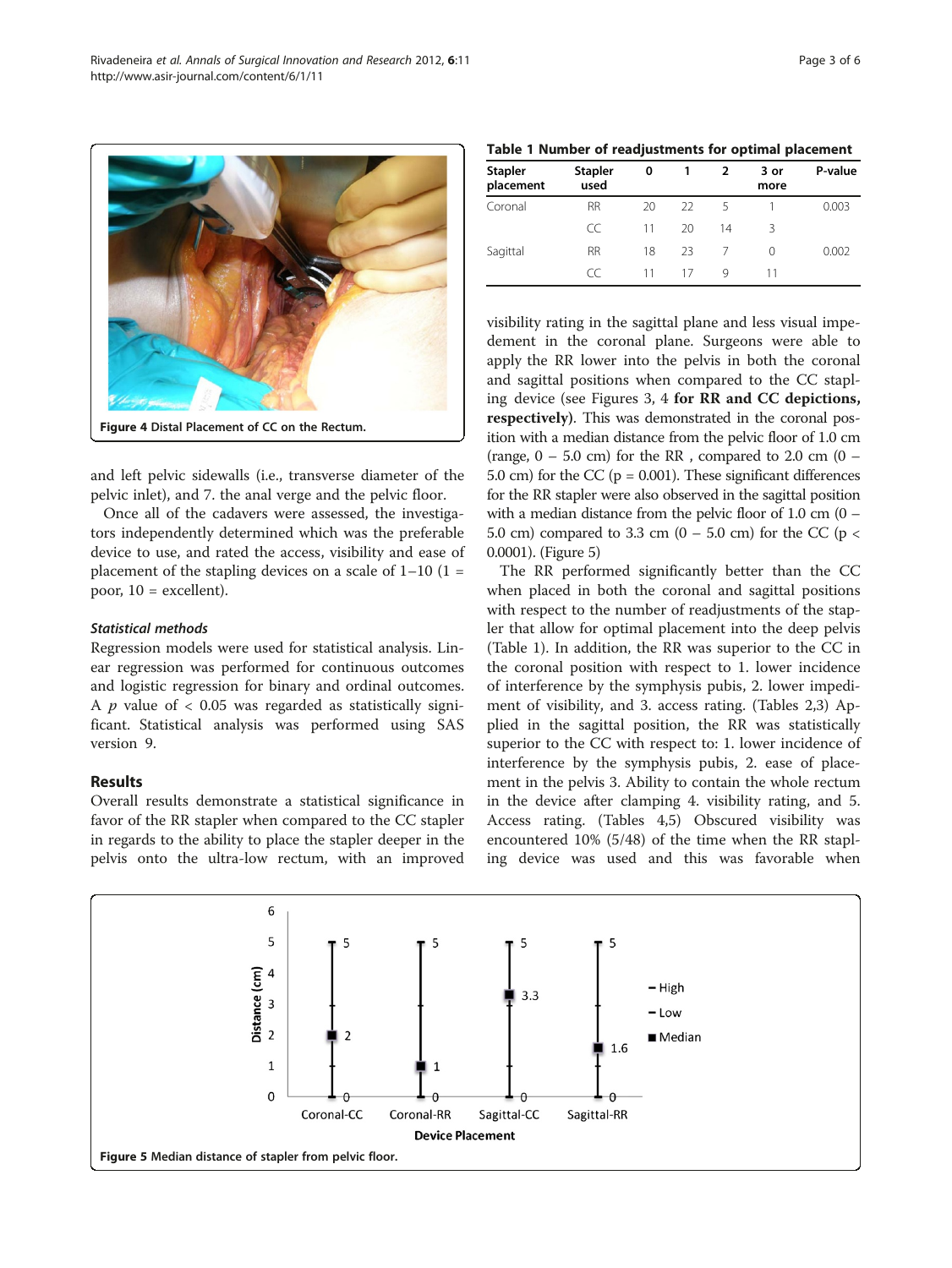<span id="page-3-0"></span>Table 2 Yes/No Questions: Coronal placement

| <b>Ouestion</b>                                                | <b>Stapler</b><br>used | YES      | NΟ            | P Value   |
|----------------------------------------------------------------|------------------------|----------|---------------|-----------|
| Was there interference                                         | <b>RR</b>              | 2(4%)    | 46            | 0.007     |
| of the pubic symphysis<br>limiting placement of<br>the device? | $\subset\subset$       | 13 (27%) | 35            |           |
| Did the instrument                                             | <b>RR</b>              | 5(10%)   | 43            | 0.0002    |
| impede visibility?                                             | $\subset\subset$       | 23 (48%) | 25            |           |
| Was the whole rectum                                           | <b>RR</b>              | 46 (96%) | $\mathcal{P}$ | <b>NS</b> |
| contained in the<br>device after clamping?                     | СC                     | 46 (96%) | 2             |           |

compared to the higher visual impairment rate (48% [ $23/28$ ]) which occurred with the CC device,  $p = 0.0002$ (Table 2). The lack of visibility was mostly attributed to the anterior area of the deep pelvis due to the prostate in 95% of the cases. The measurements of pelvic anatomic factors in the twelve cadavers are listed in Figure [6](#page-4-0). In regards to the ability to hold and retain tissue without slippage, the CC scored significantly higher than the RR stapler (96% [45/47] vs. 57% [26/46]).

We demonstrated that the pubic symphysis interfered with the proper coronal placement of the CC stapling device more often, than the RR, occurring 27% (13/48) of the time compared to 4% (2/48) in the RR group ( $p =$ 0.007) (Table 2). These differences were also demonstrated in the sagittal placement of the stapler as there was a 38% (18/48) interference rate in the CC stapler compared to 8%  $(4/48)$  in the RR group (p = 0.006) (Table 4).

# **Discussion**

Particularly challenging for surgeons is pelvic dissection in patients undergoing ultra-low distal rectal procedures. The hurdles encountered in deep pelvic dissection can

Table 3 Rating questions: coronal placement

| Rating                                      | <b>Stapler</b><br>used |          | <b>Excellent Adequate</b> | Poor    | P Value   |
|---------------------------------------------|------------------------|----------|---------------------------|---------|-----------|
| Ease of                                     | RR                     | 34 (71%) | 8 (17%)                   | 6 (13%) | NS.       |
| placement<br>in the pelvis                  | CC                     | 21 (44%) | 26 (54%)                  | 0       |           |
| Fase of                                     | RR                     | 29 (60%) | 19 (40%)                  | 0       | <b>NS</b> |
| placement<br>around the colon<br>and rectum | CC                     | 28 (60%) | 17 (36%)                  | 2(4%)   |           |
| Ability to hold                             | RR                     | 26 (57%) | 12 (26%)                  | 8 (17%) | 0.0002    |
| and retain<br>tissue without<br>slippage    | CC                     | 45 (96%) | 1(2%)                     | 1(2%)   |           |
| Visibility                                  | RR.                    | 37 (77%) | 9 (19%)                   | 2(4%)   | <b>NS</b> |
|                                             | CC                     | 30 (63%) | 14 (29%)                  | 4 (8%)  |           |
| Pelvic access                               | <b>RR</b>              | 33 (69%) | 11 (23%)                  | 4 (8%)  | 0.008     |
|                                             | CC                     | 18 (38%) | 28 (58%)                  | 2(4%)   |           |

Table 4 Yes/No Questions: Sagittal placement

| <b>Ouestion</b>                                      | Stapler used | <b>YES</b> | NO. | P Value   |
|------------------------------------------------------|--------------|------------|-----|-----------|
| Was there interference of the                        | <b>RR</b>    | 4 (8%)     | 44  | 0.0006    |
| pubic symphysis limiting<br>placement of the device? | CC           | 18 (38%)   | 30  |           |
| Did the instrument                                   | <b>RR</b>    | 2(4%)      | 46  | <b>NS</b> |
| impede visibility?                                   | CC           | 6(48%)     | 42  |           |
| Was the whole rectum                                 | <b>RR</b>    | 43 (90%)   | 5   | 0.02      |
| contained in the device<br>after clamping?           | CC           | 34 (70.1%) | 14  |           |

often be complicated by the thickness and width of the mesorectum, girth and bulk of the tumor, the rigid confines of the bony pelvis and adjacent soft tissue organs such as the prostate, uterus, and vagina [[6-9](#page-5-0)]. In addition, patients with rectal cancer undergoing TME of the ultra-low rectum mandate oncologically sound techniques, including negative radial and distal margins, which have been demonstrated to significantly impact patient outcomes<sup>1</sup>. The ability to apply a surgical stapling device adequately into the deep pelvis in ultra-low rectal surgery with ease of use and improved visualization could provide significant benefit during TME procedures. One of these benefits could be an increase in the rate of sphincter-salvage [[5](#page-5-0),[10](#page-5-0),[11](#page-5-0)]. Indeed, even 1 cm of additional clearance in the distal rectum could have significant clinical implications [\[5,10,11](#page-5-0)].

Currently there are several surgical stapling devices available to surgeons that allow for stapling of the distal rectum; however, many are difficult to place into the deep pelvis due to their bulky profile and do not allow for adequate visualization. An optimal stapling device for procedures involving the ultra-low rectum should have a stream-lined profile, which allows for adequate visualization in the deep pelvis and provides maximum

Table 5 Rating questions: Sagittal placement

| Rating                                         | Stapler<br>used |          | <b>Excellent Adequate</b> | Poor     | P Value   |
|------------------------------------------------|-----------------|----------|---------------------------|----------|-----------|
| Ease of<br>placement<br>in the pelvis          | <b>RR</b>       | 39 (81%) | 5 (10%)                   | 4 (8%)   | < .0001   |
|                                                | CC              | 13 (27%) | 21 (44%)                  | 14 (29%) |           |
| Fase of                                        | <b>RR</b>       | 29 (60%) | 19 (40%)                  | 0        | <b>NS</b> |
| placement<br>around the<br>colon<br>and rectum | CC              | 27 (56%) | 8 (17%)                   | 13 (27%) |           |
| Ability to hold                                | <b>RR</b>       | 28 (62%) | 10 (22%)                  | 7(16%)   | <b>NS</b> |
| and retain<br>tissue without<br>slippage       | CC              | 32 (68%) | 2(4%)                     | 13 (28%) |           |
| Visibility                                     | <b>RR</b>       | 38 (79%) | 6 (13%)                   | 4 (8%)   | 0.0003    |
|                                                | CC              | 21 (44%) | 14 (29%)                  | 13 (27%) |           |
| Pelvic access                                  | <b>RR</b>       | 44 (92%) | 1(2%)                     | 3(6%)    | < 0.001   |
|                                                | CC              | 15 (31%) | 20 (42%)                  | 13 (27%) |           |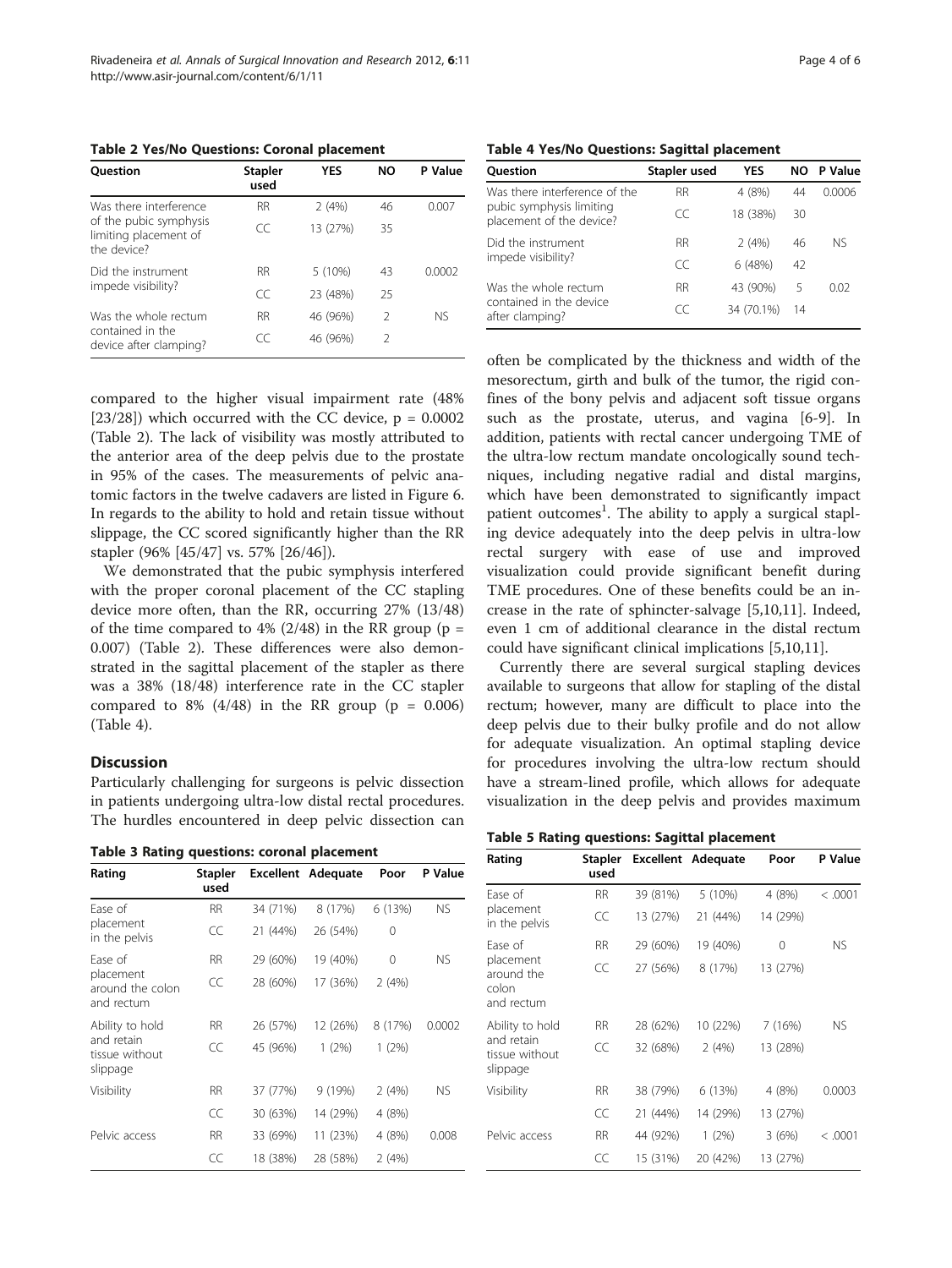stapling capabilities. This was the basis of our current study.

We demonstrated that the new RR stapling device improved access and visibility in the deep pelvis when compared to the CC stapler. We attribute this improvement to the design of the RR, which includes a streamlined and curved head which is more compatible with the anatomy of the deep pelvis. Furthermore, when looking at total ( $RR = 525$  mm,  $CC = 406$  mm) and functional access (RR = 320 mm, CC = 216) length, the RR offers significant advantages compared to the CC. One possible disadvantage of the RR stapler demonstrated in this study was difficulty holding and retaining tissue without slippage. Additional results of this study describe several pelvic measurements which may useful for future studies evaluating pelvic surgery in a difficult pelvis.

We acknowledge there are several limitations to our study. First there could be inherent bias due to the funding of the study by only one company. This could be addressed by conducting a non-industry supported multicenter study with both staplers evaluating patient outcomes. Secondly, the cadavers selected were all of average weight; therefore the influence of a high BMI was not evaluated. Therefore we could not avoid the fact that the cadavers with a lower BMI inherently allow for easier to access the pelvis. Lastly, there were only 12 cadavers utilized for the purposes of this study. A larger sample size may have yielded more statistically sound results.

Overall our study demonstrates a significant advantage of the RR stapler in accessing and visualization of the deep pelvis in a study of male cadavers and allowing for additional ultra-low rectal transection and stapling when compared to the CC stapler. Potential future studies should include investigation of the stapling device in the female pelvis and in human clinical trials exploring sphincter salvage procedures rates.

#### Conclusions

The RR device performed significantly better when compared to the CC stapler in regards to placing the stapler further into the deep pelvis and closer to the pelvic floor, while causing less obstructing of visualization. The ability to apply a surgical stapling device further distally in the pelvis onto the ultra-low rectum with improved visibility in the sagittal plane and less visual impediment in the coronal plane may potentially aid in achieving clear or negative distal margins. Proper distal rectal resection and the need to achieve clear margins may lead to a decrease in local recurrence and may increase the rate of sphincter salvage in patients with low rectal cancers.

#### Competing interests

David E. Rivadeneira, MD: Received compensation as a consultant and has a consultant agreement with Covidien. Received honoraria from Covidien for speaking events, laparoscopic educational courses, and hourly compensation for work on this cadaver project and manuscript preparation. There is no ownership of stocks, stock options, or equity interests, patent- licensing agreements, or research support. Currently a consultant with Ethicon as well. Juan-Carlos Verdeja, MD: No financial interests, consultant agreements, or speaker bureau agreements with Covidien and Ethicon. Received hourly compensation from Covidien for work on this cadaver project. Toyooki Sonoda, MD: Received honoraria from Covidien for speaking events, lectures at laparoscopic educational courses, and hourly compensation for work on this cadaver project. There is no consultation agreement, stock or stock option ownership, patent-licensing agreements, or research support. There is no financial association with Ethicon.

As a group of four participating surgeons, hourly compensation for work on the cadaver laboratory and manuscript preparation totaled \$22,950.

#### Authors' contributions

DR was involved in the study design, data acquisition, analysis, interpretation of data, and drafting of the manuscript. JV and TS were involved in the study design, data acquisition, analysis, interpretation of data, and critical revision of the manuscript. All authors read and approved the final manuscript.

#### Acknowledgements

The authors acknowledge Jessica Chowaniec, clinical research associate at Covidien, who was indispensible in the conception, design and acquisition of data. The authors thank Ping-Yu Liu, Ph.D for statistical analysis. The acquisition of cadavers, surgical instruments, and stapling instruments were funded by Covidien. All authors were reimbursed by Covidien for time spent

<span id="page-4-0"></span>